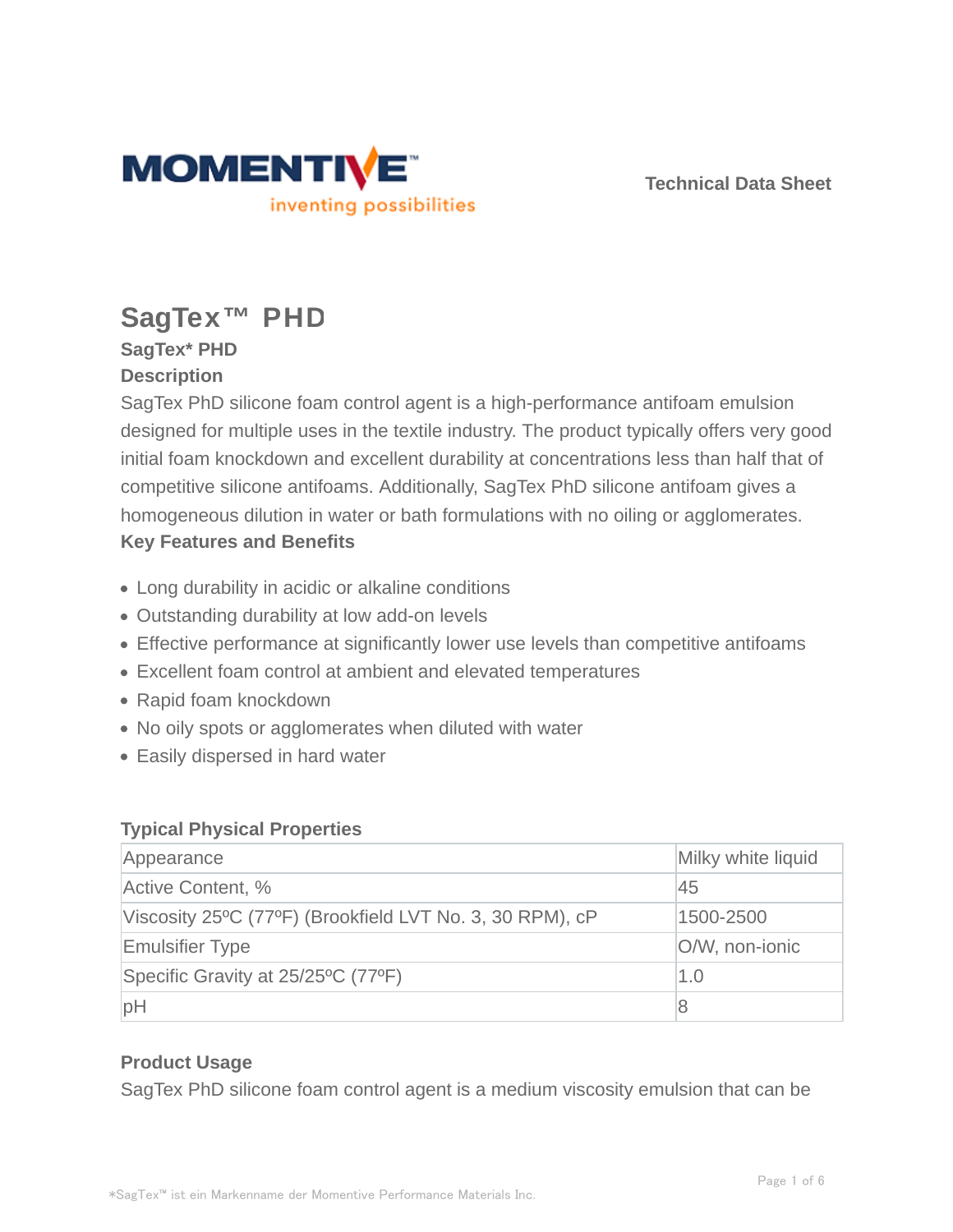easily transferred from its original package using piston pumps. Centrifugal pumps are not recommended, as they risk destabilizing, and in extreme cases, separating the emulsion. In low viscosity formulations, preliminary stability and compatibility studies must be conducted prior to formulation design.

For process application, we recommend prediluting SagTex PhD silicone foam control agent with cold water (less than 18°C) in a ratio of 1:1 to 1:20. If the diluted SagTex PhD emulsion will be stored before use, then care must be taken to ensure stability of the dilution. Stability can be extended by adding small amounts of a suitable thickening agent, such as xanthan gum or polyacrylates, to the diluting water. Commercial biocides containing 2-Methyl-4 Isothiazolin-3 one and/or 2-Bromo-2-nitro-1,3-propanediol are very effective in this type of product.

A suggested starting concentration is typically between 0.1 and 2 percent, but this will vary depending on the severity of the foaming problem.

### **Processing Recommendations**

#### **Shake Test**

Glass bottles containing a blend of a one percent octylphenol ethoxylate solution and the antifoams were shaken using a laboratory wrist action shaker at ambient temperature. Four shakes were carried out; each one lasting longer. At the end of each shake, the amount of time it took for the foam to collapse (clear break) was recorded. Figure 1 shows these results. Note that SagTex PhD silicone foam control agent was quicker at controlling foam and showed excellent durability at half the concentration of the competitive material.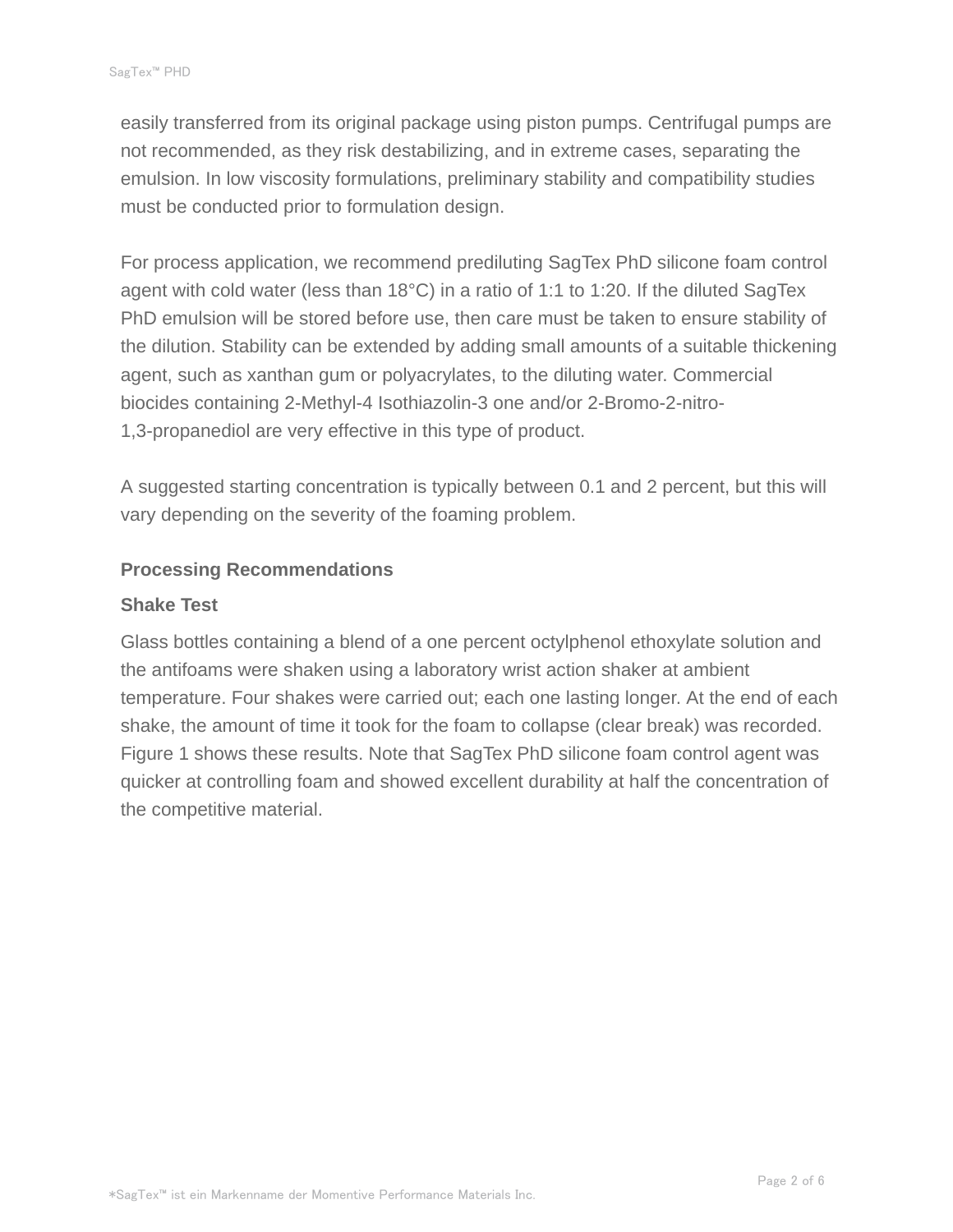## Figure 1: Faster Break Time - Shake Test with One Percent Octylphenol Ethoxylate Solution at Ambient Temperature



## **Recirculation Tests**

The following test compares antifoams under dynamic conditions. Two hundred and fifty milliliters of a one percent octylphenol ethoxylate solution is recirculated through a glass cell using a centrifugal pump. As soon as the foam height reaches twenty-four centimeters, the antifoam is injected into the solution without stopping the recirculation. The foam height versus time is recorded.

In this test, SagTex PhD silicone foam control agent showed excellent durability and equivalent foam knockdown compared to the competitive material at half the concentration.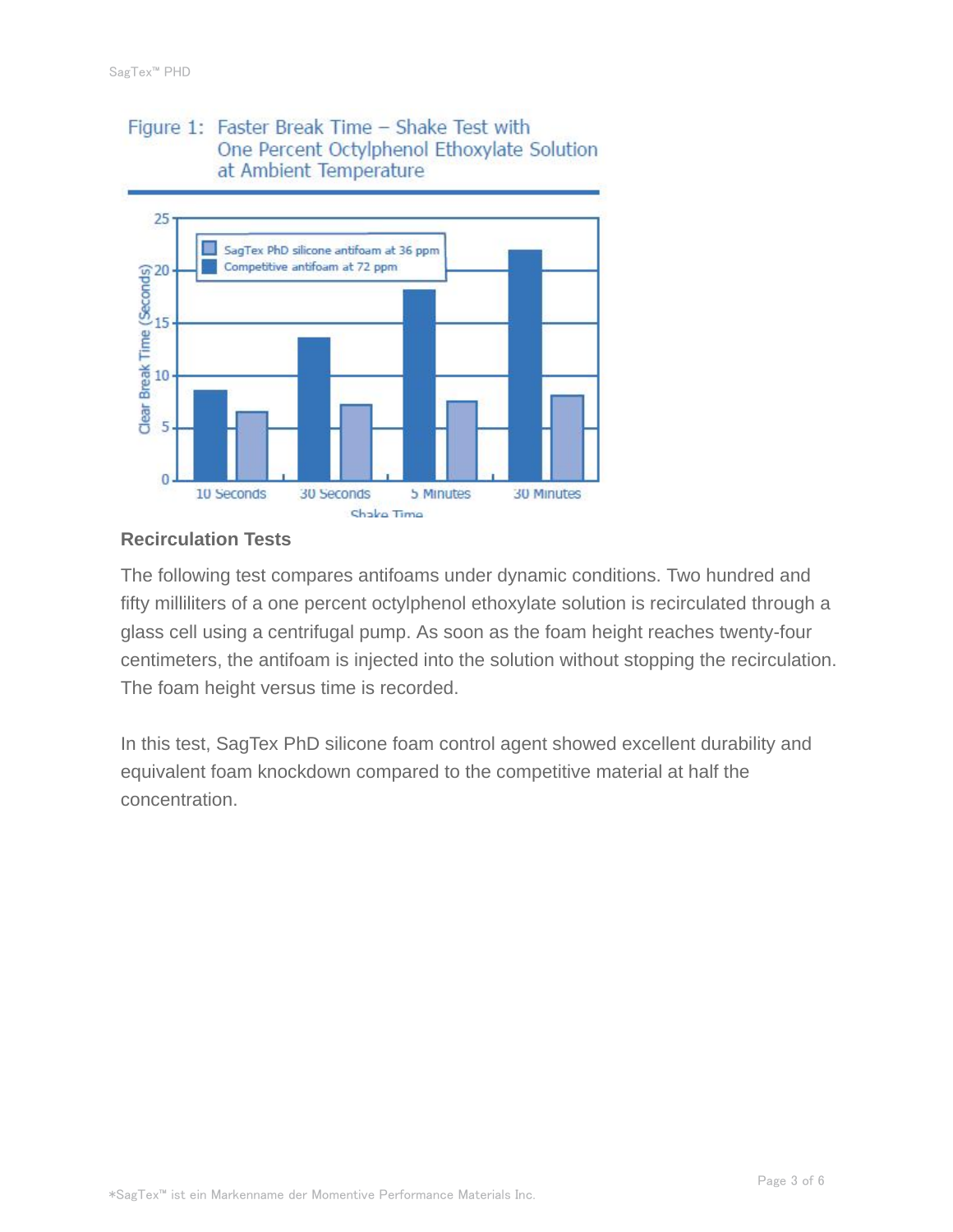

# Figure 2: Recirculation Test with One Percent Octylphenol Ethoxylate Solution

## **Patent Status**

Standard copy to come

**Product Safety, Handling and Storage**

Standard copy to come

**Limitations**

Standard copy to come

## **Contact Information**

Email commercial.services@momentive.com

## **Telephone**

| <b>Americas</b>        | <b>Latin America</b> | <b>EMEAI- Europe, Middle</b> | <b>ASIA PACIFIC</b> |
|------------------------|----------------------|------------------------------|---------------------|
|                        |                      | East, Africa & India         |                     |
| +1 800 295 2392 Brazil |                      | <b>Europe</b>                | <b>China</b>        |
| Toll free*             | +55 11 4534 9650     | +390510924300                | 800 820 0202        |
| +704 805 6946          | <b>Direct Number</b> | Direct number                | Toll free           |
| <b>Direct Number</b>   |                      |                              | +86 21 3860 4892    |
|                        |                      |                              | Direct number       |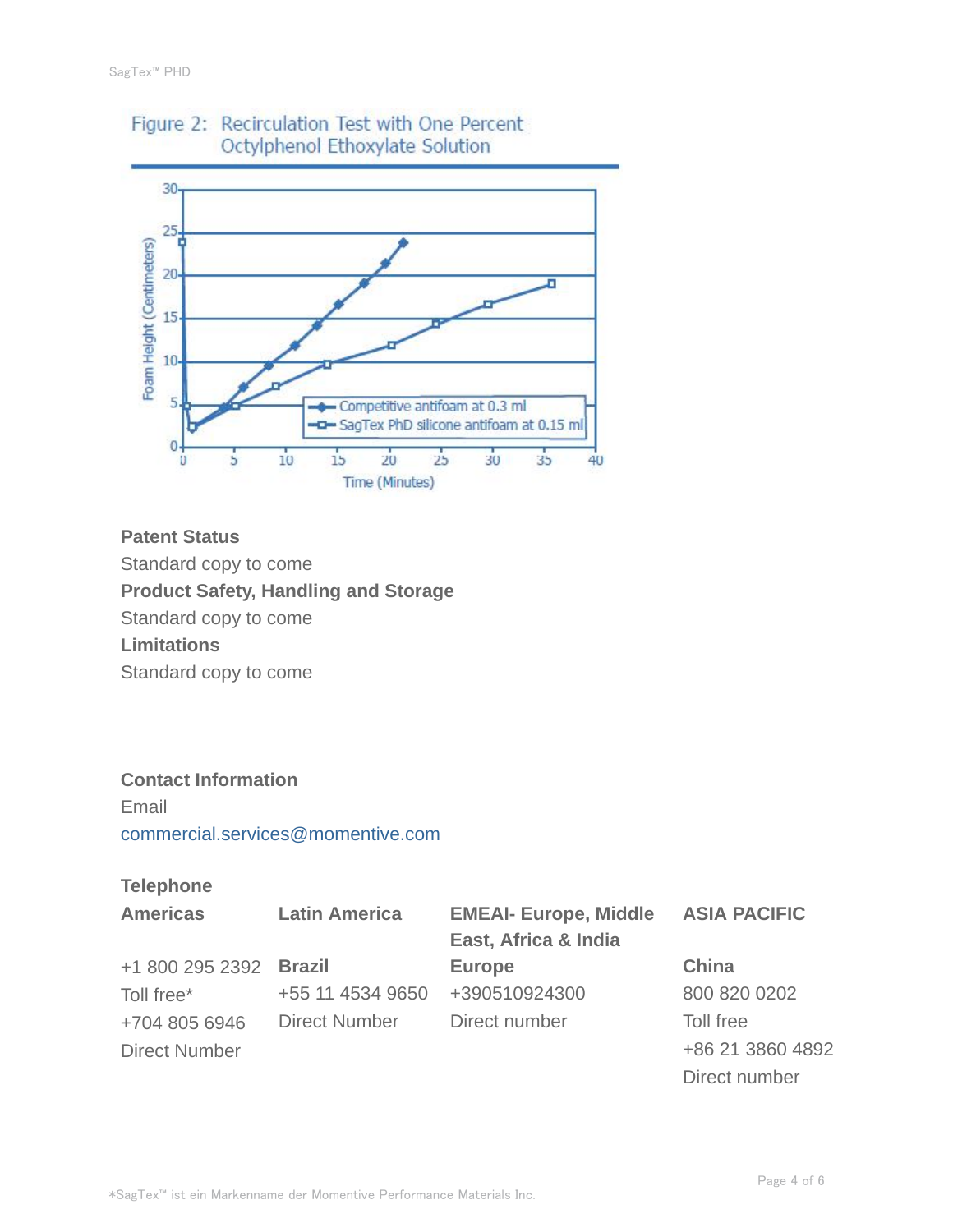| *All American | <b>Mexico</b>        | India, Middle East &       | Japan           |
|---------------|----------------------|----------------------------|-----------------|
| countries     | +52 55 2169 7670     | <b>Africa</b>              | +81 3 5544 3111 |
|               | <b>Direct Number</b> | + 91 44 71212207           | Direct number   |
|               |                      | Direct number*             |                 |
|               |                      | <b>*All Middle Eastern</b> | Korea           |
|               |                      | countries, Africa, India,  | +82 2 6201 4600 |

For literature and technical assistance, visit our website at: www.momentive.com

#### **DISCLAIMER:**

**THE MATERIALS, PRODUCTS AND SERVICES OF MOMENTIVE PERFORMANCE MATERIALS INC. AND ITS SUBSIDIARIES AND AFFILIATES (COLLECTIVELY "SUPPLIER"), ARE SOLD SUBJECT TO SUPPLIER'S STANDARD CONDITIONS OF SALE, WHICH ARE INCLUDED IN THE APPLICABLE DISTRIBUTOR OR OTHER SALES AGREEMENT, PRINTED ON THE BACK OF ORDER ACKNOWLEDGMENTS AND INVOICES, AND AVAILABLE UPON REQUEST. ALTHOUGH ANY INFORMATION, RECOMMENDATIONS, OR ADVICE CONTAINED HEREIN IS GIVEN IN GOOD FAITH, SUPPLIER MAKES NO WARRANTY OR GUARANTEE, EXPRESS OR IMPLIED, (i) THAT THE RESULTS DESCRIBED HEREIN WILL BE OBTAINED UNDER END-USE CONDITIONS, OR (ii) AS TO THE EFFECTIVENESS OR SAFETY OF ANY DESIGN INCORPORATING ITS PRODUCTS, MATERIALS, SERVICES, RECOMMENDATIONS OR ADVICE. EXCEPT AS PROVIDED IN SUPPLIER'S STANDARD CONDITIONS OF SALE, SUPPLIER AND ITS REPRESENTATIVES SHALL IN NO EVENT BE RESPONSIBLE FOR ANY LOSS RESULTING FROM ANY USE OF ITS MATERIALS, PRODUCTS OR SERVICES DESCRIBED HEREIN.** Each user bears full responsibility for making its own determination as to the suitability of Supplier's materials, services, recommendations, or advice for its own particular use. Each user must identify and perform all tests and analyses necessary to assure that its finished parts incorporating Supplier's products, materials, or services will be safe and suitable for use under end-use conditions. Nothing in this or any other document, nor any oral recommendation or advice, shall be deemed to alter, vary, supersede, or waive any provision of Supplier's standard Conditions of Sale or this Disclaimer, unless any such modification is specifically agreed to in a writing signed by Supplier. No statement contained herein concerning a possible or suggested use of any material, product,